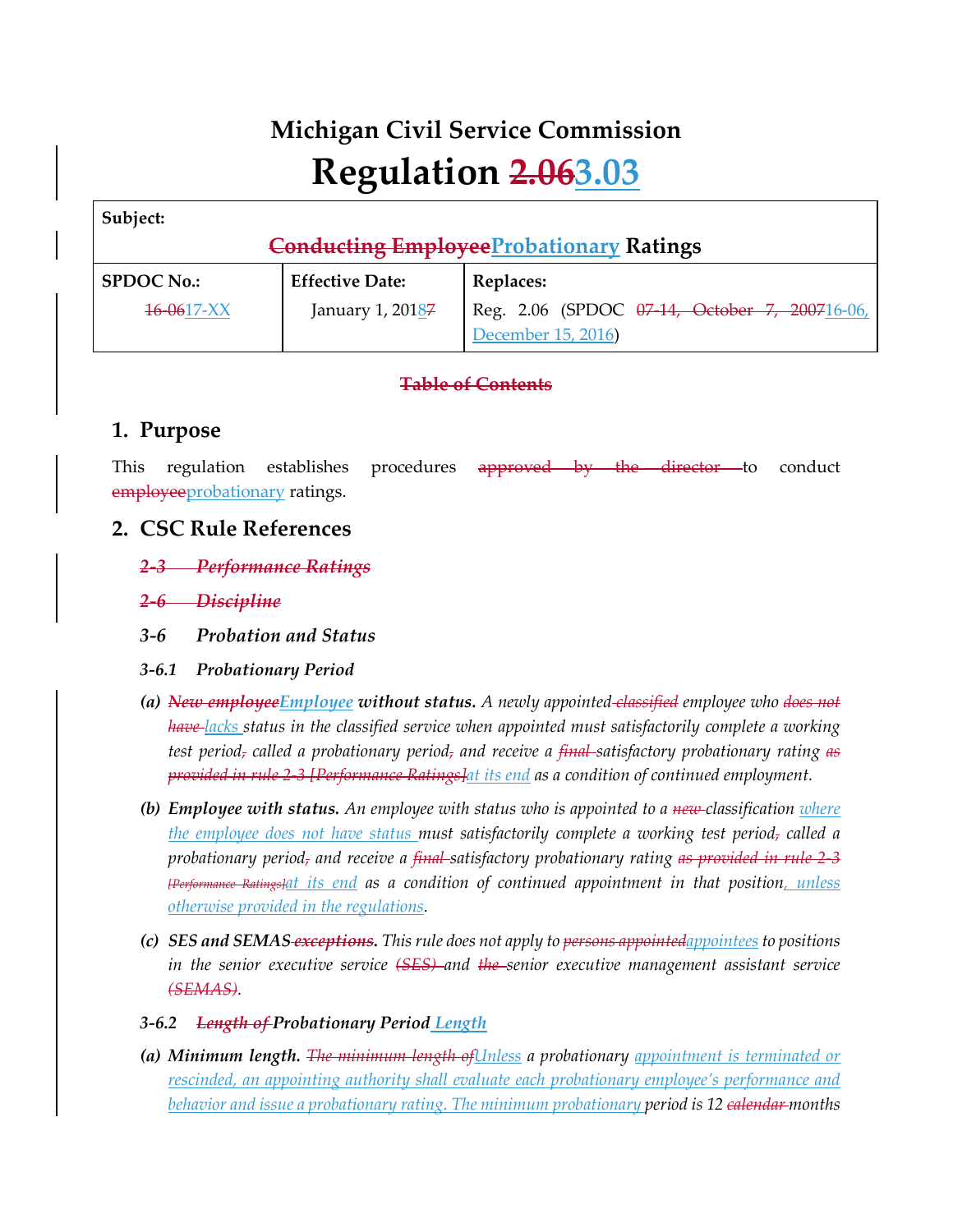*of full-time employment or 18 calendar months of less -than -full-time employment. An appointing authority may, however, issue an interim rating to a probationary employee anytime during a probationary period.*

- *(1) Full-time. An appointing authority shall rate a full-time probationary employee after 6 and 12 months of employment. The appointing authority shall also rate a probationary new hire after 3 months.*
- *(2) Not full-time. An appointing authority shall rate a probationary employee not working fulltime after 9 and 18 months of employment. The appointing authority shall also rate a probationary new hire after 3 months.*
- *(b) Extension of probationary period. If the appointing authority determines that (1) the probationary period has been insufficient to adequately test the performance of a probationary employee or (2) the performance of a probationary employee's performance and behavior have been unsatisfactory, the appointing authority may extend the probationary period for an employee. Any extension beyond an additional 6 calendara total of six months requires the director's approval of the state personnel director. The appointing authority shall give written notice of theany extension of the probationary period to the employee. An extension cannot be grieved.*
- *(c) Leave without pay during probationary period.Automatic extension. If a probationary an employee is placedsuspended, on aan unpaid leave of absence without pay, or on extended sick leave, the period of the leave of absence does not count toward completing the probationary period and the length of the probationary period is automatically extended for an additional by a period equal to the employee's absence.*
- *(d) Review. A supervisor or designee shall review each probationary rating with the employee. Both shall sign each rating as evidence of the review. An employee's signature does not indicate agreement. An employee may file an explanatory statement with a rating.*
- *(e) Satisfactory rating. A satisfactory probationary rating is not discipline and is not grievable or reviewable.*
- *(f) Unsatisfactory rating.*
	- *(1) Discipline. An unsatisfactory probationary rating is discipline and may be the basis for additional discipline, up to and including dismissal.*
	- *(2) Grievance. An employee may grieve a probationary rating only as provided in rule 3-6.4.*
	- *(3) Effects. An employee who receives an unsatisfactory rating is not eligible for a step increase, performance-pay award, or reclassification until a later satisfactory rating is issued. Any such action cannot be retroactive to a date before a new satisfactory rating is issued. The period under an unsatisfactory rating is not qualifying time for a step increase or reclassification.*
	- *(4) Record. The employee's employment record must reflect any unsatisfactory rating.*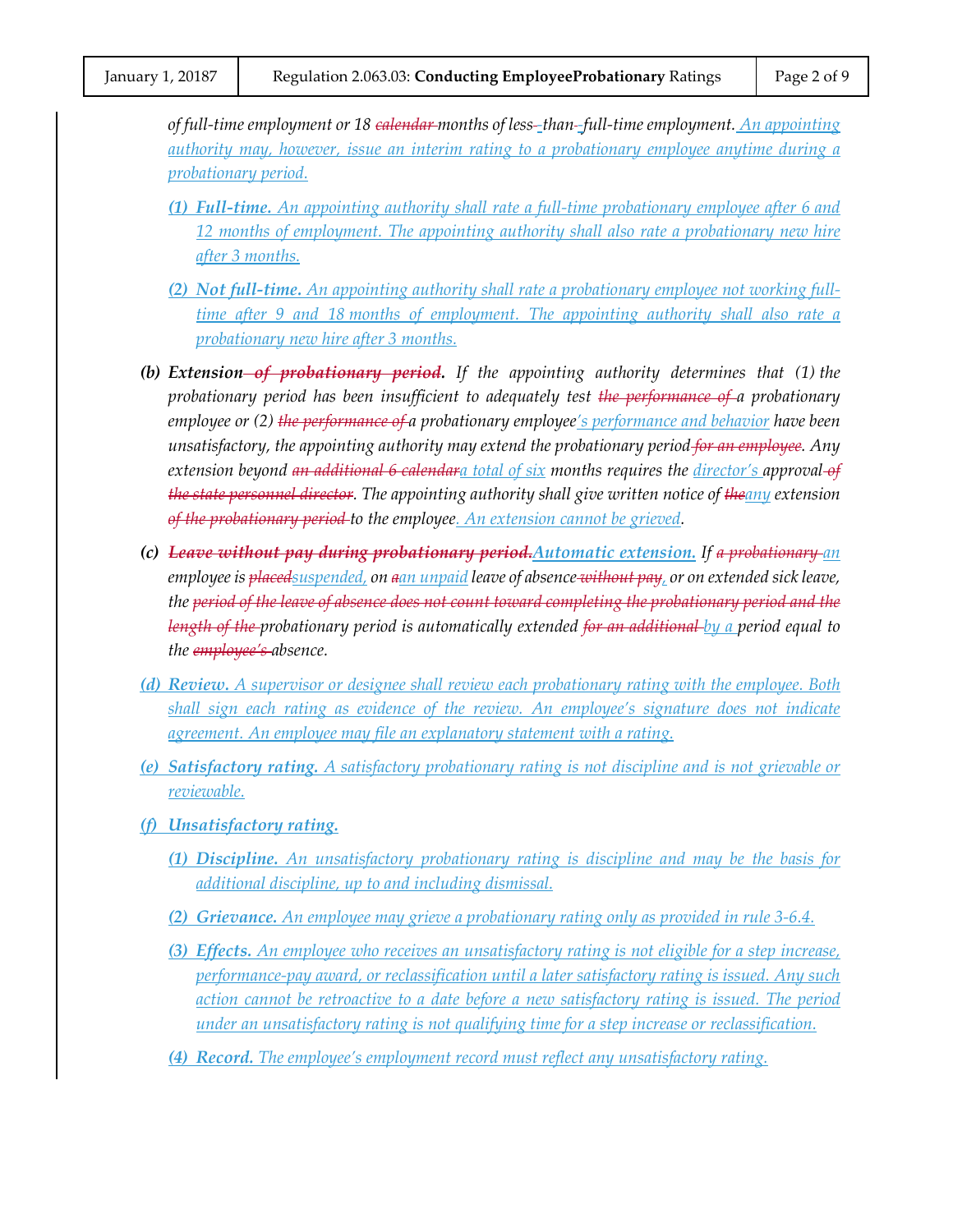*(g) Failure to issue. An appointing authority shall issue a probationary rating or extend the probationary period by 28 days after a rating period ends. If an appointing authority fails to timely issue a rating or an extension, the employee may request its issuance in writing to the appointing authority's human resources director. If the appointing authority fails to issue a rating or extend the probationary period within 28 days after receiving a valid written request, the employee is deemed to have received a satisfactory rating for the period.*

#### *3-6.3 Unsatisfactory Service*

- *(a) Employee without status. If an employee without status does not perform satisfactorily during thea probationary period, as provided in rule 2-3 [Performance Ratings], the appointing authority may issue an unsatisfactory rating and dismiss or otherwise discipline the employee anytimeat any time during the probationary period or within 28 calendar days after the probationary period ends. The appointing authority shall give notice of a dismissal or other discipline to the employee no later than 28 calendar days after the probationary period ends.*
- *(b) Employee with status. If an employee with status is appointed to a new classification and does not perform satisfactorily during the probationary period, as provided in rule 2-3 [Performance Ratings], the appointing authority may, at any time during the issue an unsatisfactory probationary period or within 28 calendar days after the probationary period endsrating anytime and, (1) dismiss or otherwise discipline the employee or (2) rescind the appointment and demote the employee.*
- *3-6.4 Satisfactory Service; Notice*
- *If an employee's service during the probationary period is satisfactory, the appointing authority shall give notice to the employee and the civil service staff within 28 calendar days after the probationary period ends.*

#### *3-6.5 Grievance of Probationary Rating or Discipline*

- *(a) Probationary employee without status. A probationary employee without status who is dismissed or otherwise disciplined may can only grieve the discipline only within the agency steps of the civil service grievance procedure. The employee cannot appeal athe appointing authority's final determination of the appointing authority to civil service staff or the civil service commission, unless the employee alleges that the discipline violated rule 1-8 [Prohibited Discrimination] or rule 2-10 [Whistleblower Protection].*
- *(b) Probationary Eemployee with status.*
	- *(1) Rescission of appointment and demotion. AIf an appointing authority demotes a probationary employee with status (1) who receives an interim rating or unsatisfactory probationary or follow-up rating or (2) whose appointment is rescinded for any reason and who is demoted to a classification level not less than the levelthat occupied atimmediately before the probationary appointment, the time of the appointment,employee may can only grieve the rating or the rescission and demotion as provided in rule 8-1 [Grievances] and the applicable regulations. In any appeal of its final grievance decision, the appointing authority need only. The employee cannot appeal the appointing authority's final determination, unless the*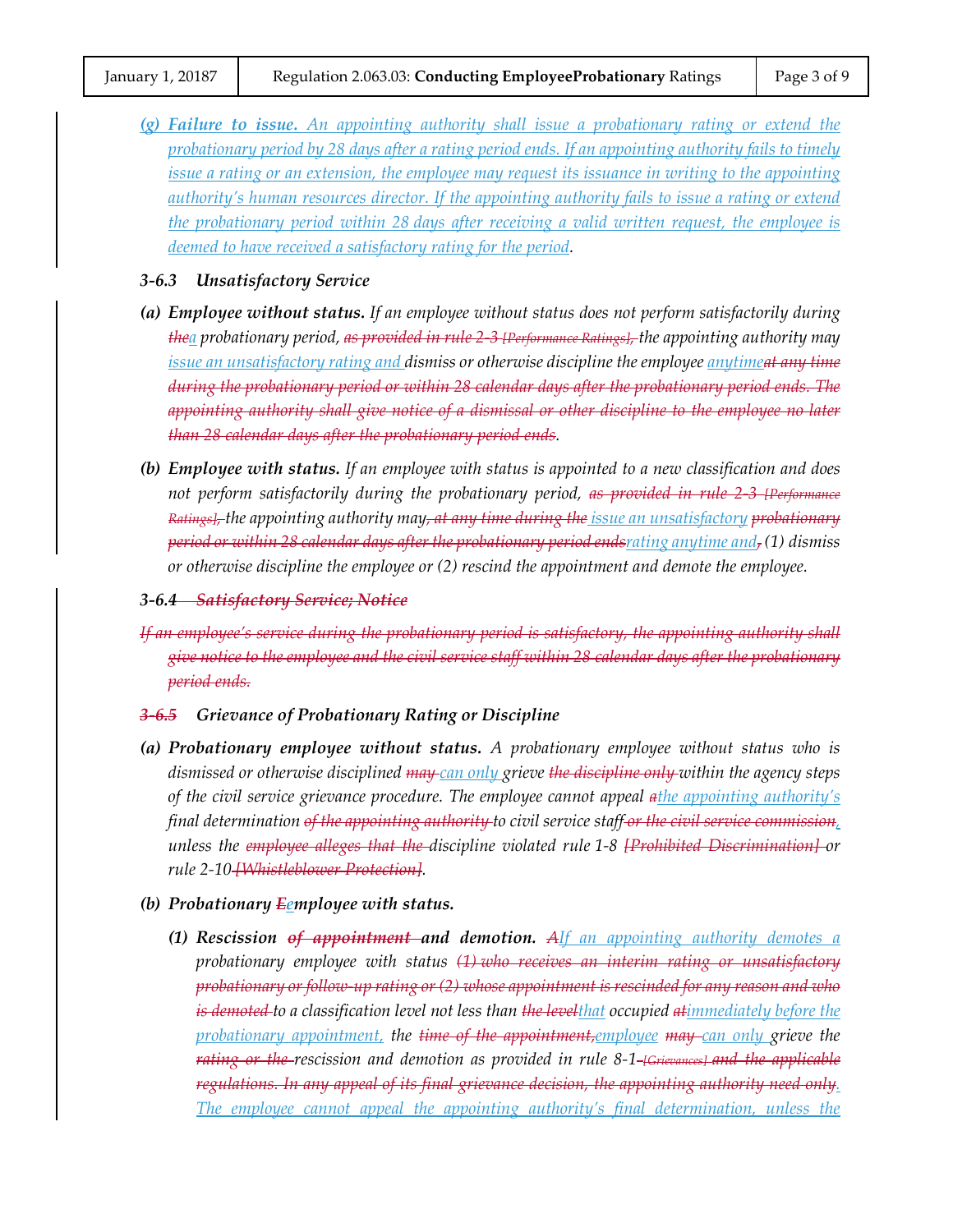*discipline violated rule 1-8 or rule 2-10 establish a rational basis for the rating or the rescission and demotion. This subsection does not apply to the revocation of an appointment authorized in rule 3-7 [Revocation of Appointment].*

*(2) Other discipline. A probationary employee with status who is dismissed or disciplined other than as provided in subsection (b)(1) may grieve the rating or discipline as provided in rule 8- 1 [Grievances] and the applicable regulationsdiscipline. The appointing authority must demonstrate just cause for the discipline in any appeal.*

*\* \* \**

## **3. Definitions**

**A. CSC Rule Definitions.**

*\* \* \**

*21. Status means the recognition of an employee who has been properly appraised, qualified, and appointed to the classified service and who has satisfactorily completed the probationary period in an indefinite or limited-term appointment.*

#### **B. Definitions in This Regulation.**

- 1. **Competency** means the ability, skill, knowledge, and motivation needed for success on the job.
- \* \* \*62. **Probationary period** means a working test period that every person appointed to a new classification in which the person lacks status must satisfactorily complete as a condition of continued employment, unless otherwise provided in this regulation.
- \* \* \*93. **Supervisor**, for the purpose of this regulation, means the person who haswith formal authority for enforcing to enforce directives and ensuring ensure satisfactory performance of subordinates. A supervisor may be immediately superior in the employee's chain of command or may be removed<sub>7</sub> but directly in the employee's chain of command.

## **4. Standards**

#### **A. General Standards.**

- 1. Performance management plans and performance ratings are required for all career employees in the classified service.
- 2. All supervisory, managerial, administrative, and executive employees must have included in their performance management plan a factor or competency to establish a performance expectation for conducting timely and effective employee ratings.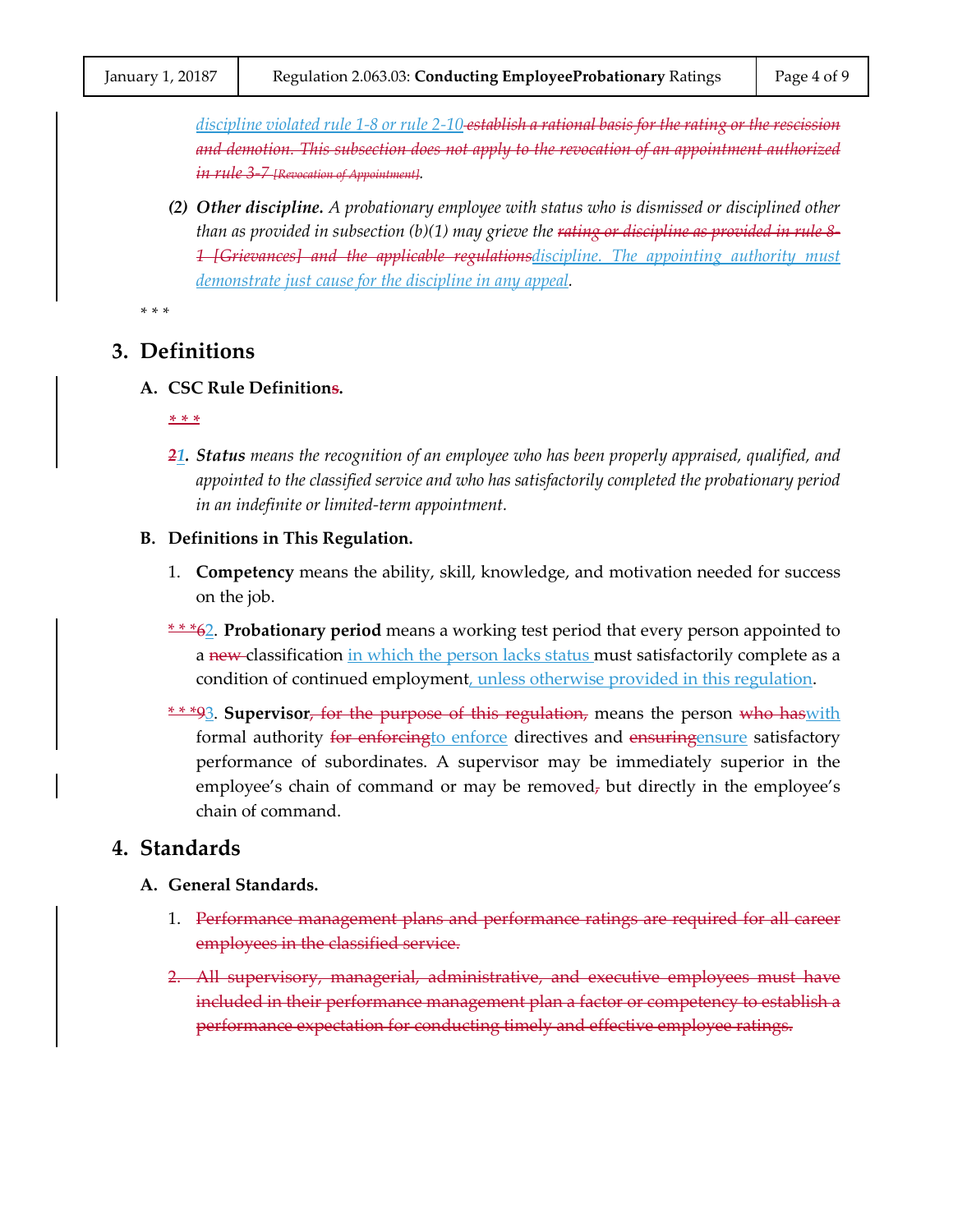#### **B. Rating Forms.**

- 1. Performance Management and Competency Rating forms used for (1) probationary ratings; (2) annual ratings for nonprobationary employees; and (3) progress reviews are listed below:
	- Group 1 Employees: CS 1750
	- Group 2 Employees: CS-1751
	- Group 3 Managers: CS 1761
	- Group 3 Supervisors: CS-1752
	- Group 4/SES Employees: CS 1719
	- An appointing authority may use an alternative rating form approved by the State Personnel Director until the agency begins using the on-line forms as provided in § B.2 below.
- 2. An on-line performance management form accessible through MI HR Self-Service is to be used instead of the above listed rating forms for all annual and probationary ratings. Each agency must have a plan approved by the State Personnel Director that addresses the timing of the transition of the agency's employees to the automated performance management system. Any exceptions must be approved by the State Personnel Director.
- 3. For purposes of this regulation, ratings of "Meets Expectations" and "High Performing" are equivalent to a satisfactory rating.
- 4. A separate interim rating form, Interim Employee Rating (CS-375), must be used for interim and follow up ratings.

#### **C. Probationary Ratings.**

#### 1. **General Requirements.**

- a. A nNew probationary periods are is required for the only one of the following  $e$ ircumstances: (1) hire; (2) promotion; (3) lateral job change between agencies to a different classification; (4) lateral job change of a probationary employee to the same classification in a different agency; or (5) lateral job change of a probationary employee to a different classification <del>within the same agency. A probationary period is not</del> required for Senior Executive Service (SES) and Senior Executive Management Assistant Service (SEMAS) employeesin the same agency.
- $\frac{b}{2}$ . A new probationary period is not required but may be established under any one of the following circumstances for:  $(1)$  reinstatement;  $(2)$  lateral job change to a different classification in the same agency; (3) demotion of an employee with status; or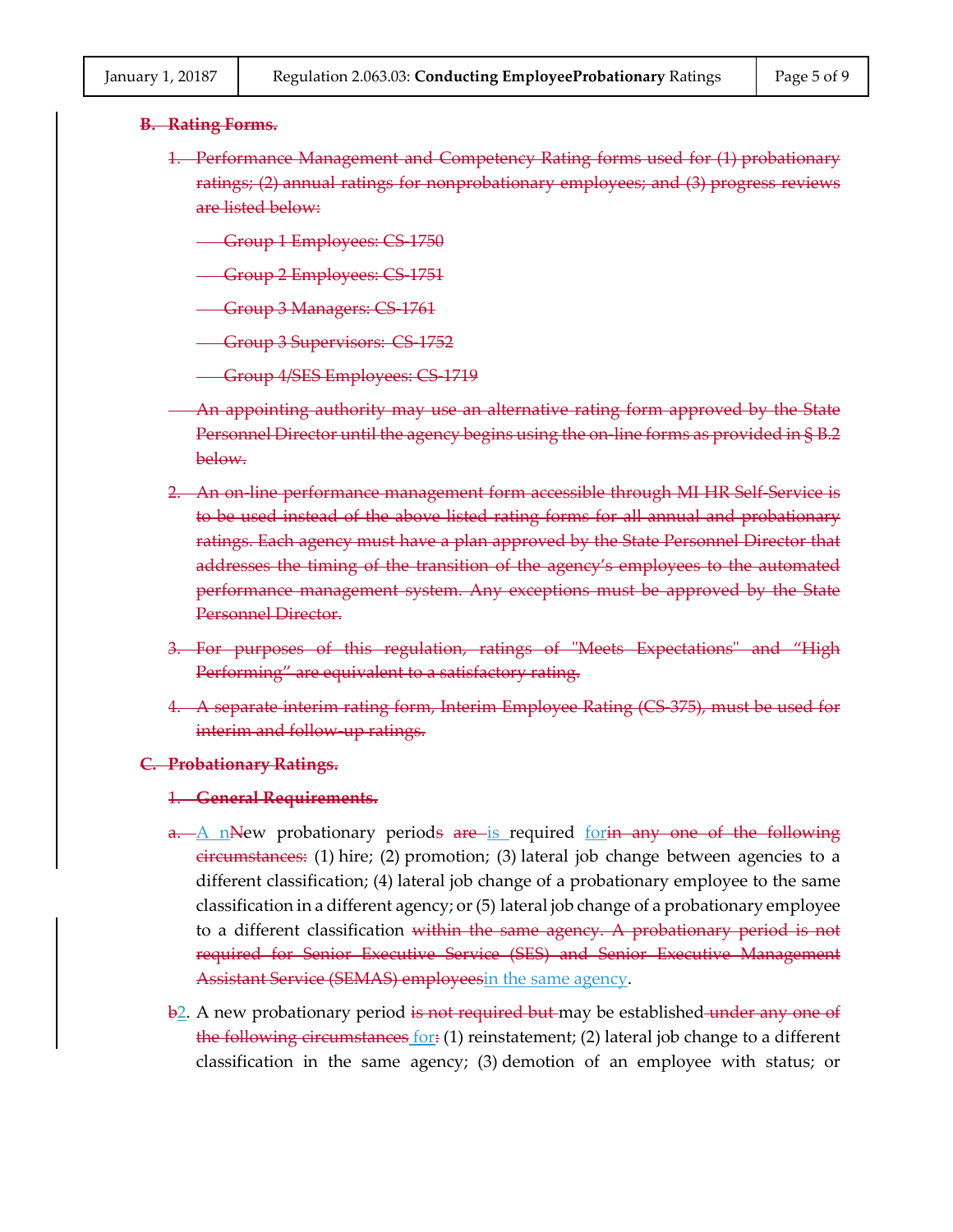(4) lateral job change of a probationary employee to the same classification  $\frac{1}{1+\frac{1}{1+\frac{1}{1+\frac{1}{1+\frac{1}{1+\frac{1}{1+\frac{1}{1+\frac{1}{1+\frac{1}{1+\frac{1}{1+\frac{1}{1+\frac{1}{1+\frac{1}{1+\frac{1}{1+\frac{1}{1+\frac{1}{1+\frac{1}{1+\frac{1}{1+\frac{1}{1+\frac{1}{1+\frac{1}{1+\frac{1}{1+\frac{1}{1+\frac{1}{$ the same agency.

- 3. A probationary period is not required for Senior Executive Service and Senior Executive Management Assistant Service employees.
- 4. An online performance-management form accessible through MI HR Self-Service or NEOGOV is used for all probationary ratings, unless the director has approved an alternative method, including continued use of the paper CS-1750 (Group 1); CS-1751 (Group 2); CS-1761 (Group-3 Managers); CS-1752 (Group-3 Supervisors); and CS-1719 (Group 4/SES).

#### **B. Probationary Ratings.**

- 1. **General Requirements.**
	- a. Each probationary rating must evaluate an employee's performance under established, measurable, and specific performance factors, objectives, and competencies, except Group-1 employees require only competencies. All supervisory, managerial, and executive employees must have in their performance-management plans a factor or competency establishing a performance expectation to conduct timely and effective employee ratings.
	- b. The supervisor shall review the rating criteria with the employee at the start of each rating period. Modifications to performance factors, objectives, or competencies may be made anytime to reflect a change of assignments or expectations. The employee and supervisor must certify the review of the rating criteria initially and when any changes are made.
	- c. Full-time probationary employees shall must be reviewed upon completion of after completing 6 months and 12 months of service. Less-than-full-time probationary employees shallmust be reviewed upon completion of after 9 months and 18 months of service. New hires without status shall must also be reviewed upon completion ofafter 3 months of service.
	- d. An employee's probationary period will continue upon reclassification upward in a series only if the employee has not completed the probationary period before the effective date of the reclassification.
	- e. Probationary ratings should be completed by the supervisor within 28 calendar days of the end of the rating period.
	- f. The d. A supervisor shall complete probationary ratings within 28 days after a rating period ends. A supervisor shall review an employee's performance during the period covered. The rating must address the employee's accomplishments in relation to established expectations and how the employee exceeded, met, or did not meet objectives identified in performance factors, objectives, or competencies.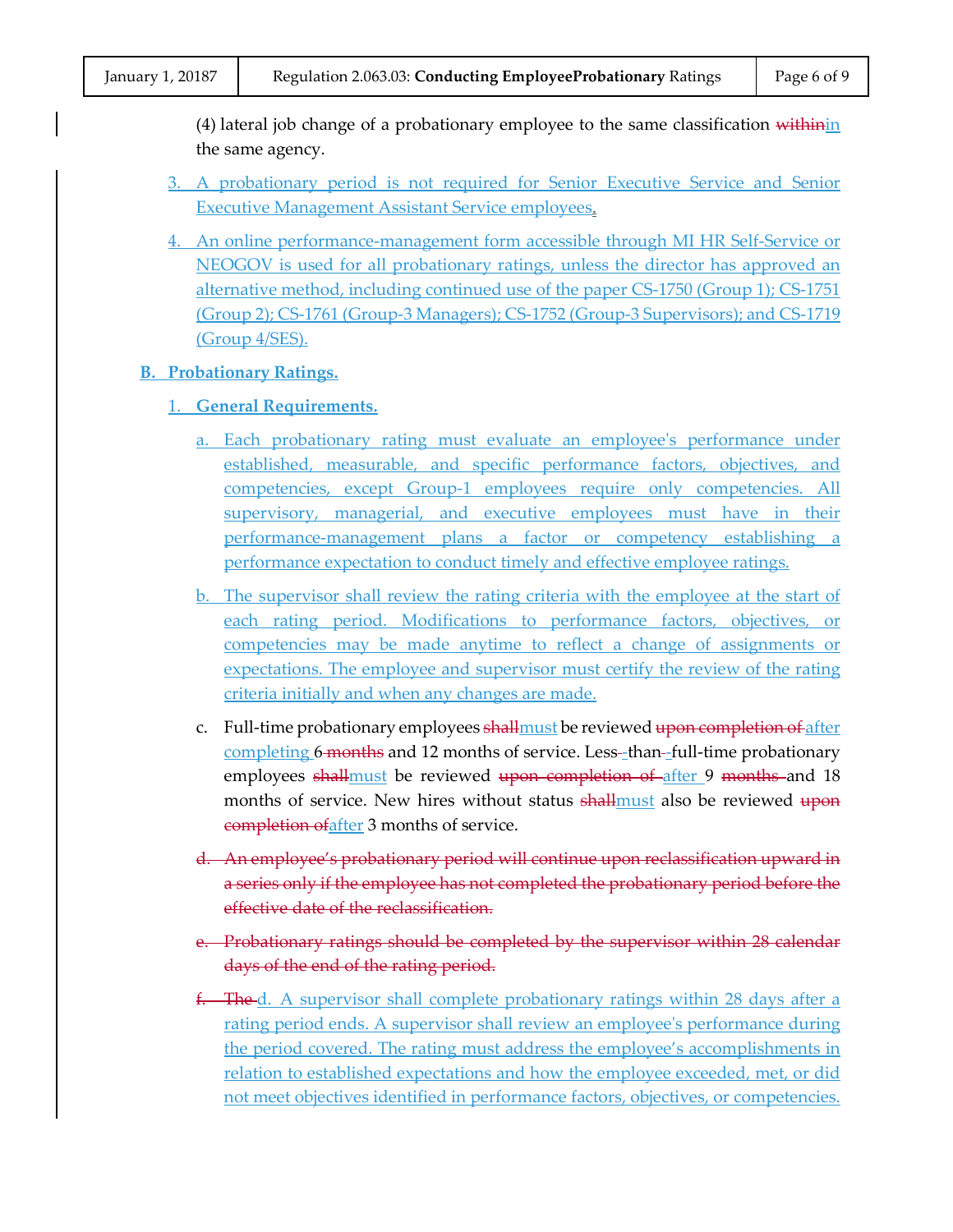|  | e. The employee, supervisor, and appointing authority must sign and date, or                                                 |  |  |
|--|------------------------------------------------------------------------------------------------------------------------------|--|--|
|  | electronically-certify, all probationary ratings. The employee's certification does                                          |  |  |
|  | not indicate that the employee agrees with the rating. If necessary, the supervisor                                          |  |  |
|  | shall indicate an employee's refusal to sign a rating, including an online refusal<br>override certification, if applicable. |  |  |
|  |                                                                                                                              |  |  |
|  | $g_{\perp}$ . An employee who disagrees with a <i>probationary</i> rating may <i>prepare and</i> submit                      |  |  |
|  | a written statement to the appointing authority.                                                                             |  |  |
|  | g. An appointing authority may extend a probationary period in writing for up to six                                         |  |  |
|  | additional months total. Any additional extension requires the director's approval.                                          |  |  |
|  | An extension cannot be grieved.                                                                                              |  |  |
|  | h. If the appointing authority a written statement taking exception to the rating.                                           |  |  |
|  | Usingdoes not issue a rating or extend the probationary period by 28 days after                                              |  |  |
|  | the period's end, the on-line form, an employee may enter an exception request in                                            |  |  |
|  | writing to the rating in-agency's human resources director that one be issued. If                                            |  |  |
|  | the Employee Progress Review/Comments sectionappointing authority does not                                                   |  |  |
|  | issue a rating or extend the probationary period within 28 days after a request is                                           |  |  |
|  | received, the employee receives a satisfactory rating, effective the end of the rating                                       |  |  |
|  | period.                                                                                                                      |  |  |
|  | hi. If an employee is suspended, on a leave of absence, or on extended sick leave, a                                         |  |  |
|  | probationary period is automatically extended by that period of time.                                                        |  |  |
|  | <i>j.</i> The appointing authority must ensure entry of any probationary rating in the                                       |  |  |
|  | employee's HRMN record (ZP26.1) and proper updating of the Since-Step time-                                                  |  |  |
|  | accrual plan (TA 60.1), when applicable.                                                                                     |  |  |
|  | $k$ . Satisfactory ratings are not considered discipline and are not grievable.                                              |  |  |
|  | 2. Unsatisfactory Ratings.                                                                                                   |  |  |
|  |                                                                                                                              |  |  |
|  | a. An unsatisfactory probationary rating is considered discipline and is shall be<br>conducted in accordance with rule 2-6.  |  |  |
|  |                                                                                                                              |  |  |
|  | b. An employee who receives an unsatisfactory probationary rating must address                                               |  |  |
|  | specific performance or behavior problems. If an unsatisfactory rating is issued                                             |  |  |
|  | and the employee is not dismissed, the rating must also identify specific                                                    |  |  |
|  | expectations for improvement during the remaining probationary period.                                                       |  |  |
|  | c. An employee under an unsatisfactory probationary rating is not eligible for a step                                        |  |  |
|  | increase, a performance-pay award, or reclassification until a later satisfactory                                            |  |  |
|  | rating is issued.                                                                                                            |  |  |
|  |                                                                                                                              |  |  |

c. If an employee has received an unsatisfactory probationary rating, the effective date of a A step increase, performance-pay award, or reclassification action cannot be made retroactive to a date before a new satisfactory rating is issued, nor is the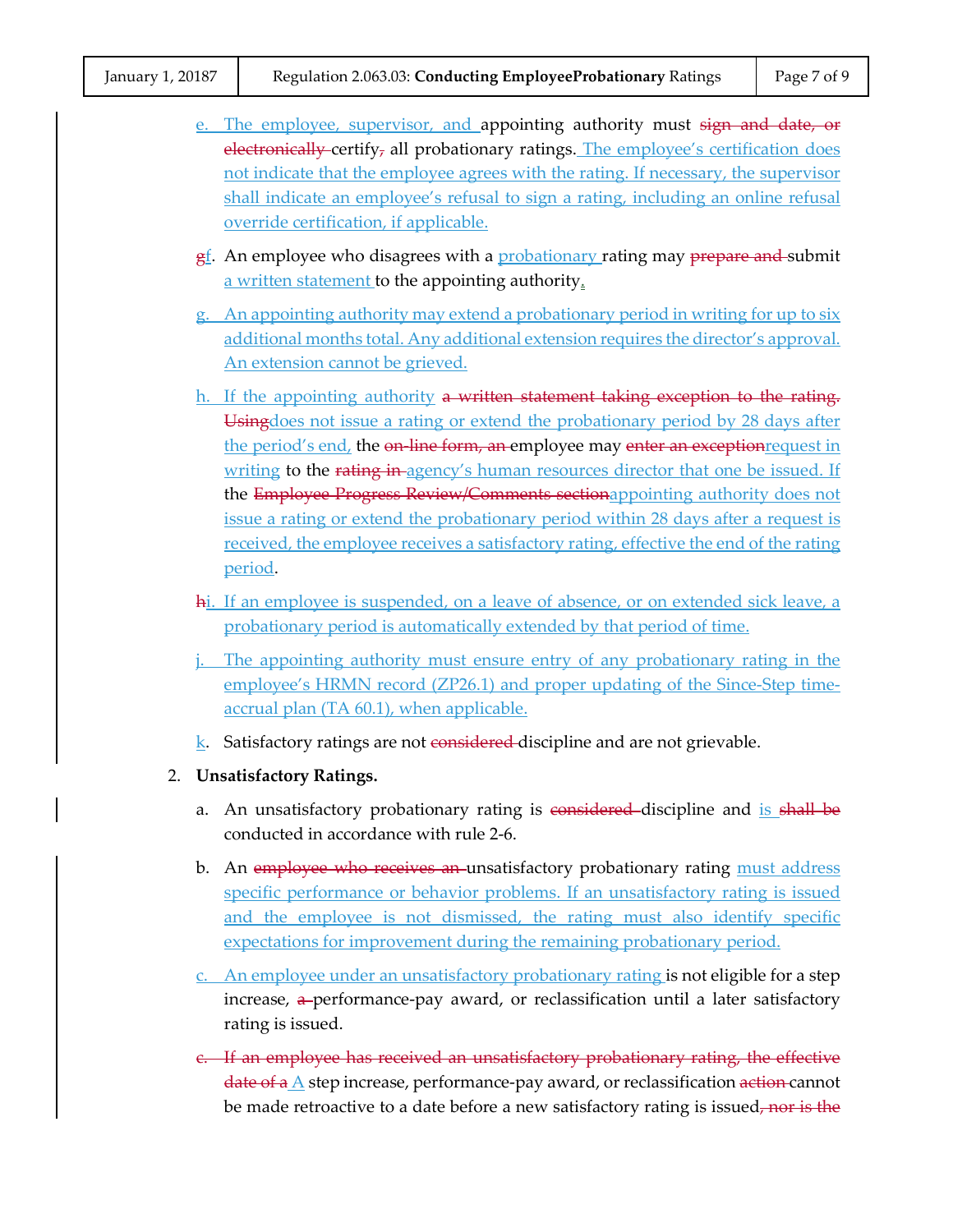time the employee is. Time under an unsatisfactory probationary rating is not creditable toward the time required for reclassification.

- d. An appointing authority may demote or dismissunsatisfactory probationary rating is grieved in accordance with rule 3-6.4 under regulation 8.01 for an employee receiving without status or under regulation 8.01 or an unsatisfactory rating. applicable collective bargaining agreement for an employee with status.
- e. If an unsatisfactory rating is issued at theafter 12-month point months (or 18 months if less-than-full-time) but the employee is not dismissed, the appointing authority must also extend the probationary period. The appointing authority must give notice of the extension to the employee and issue a final probationary rating no later thanor another extension by 28 calendar days after the end of the extended probationary period-ends. Extension of a probationary period beyond six total months requires the director's approval
- ef. If an employee with status is appointed to a new classification level and does not perform satisfactorily at the new level, the appointing authority may demote the employee to the formera classification level at which the employee gained status not less than that held immediately before the probationary appointment or dismiss the employee. <del>In the event that If</del> the appointing authority chooses demotion and there ishas no vacant position at the former class and level, the employee may exercise employment preference in accordance with rule 2-5. The rescission of a probationary appointment of an employee with status is grieved under regulation 8.01.
- $fg.$  The appointing authority <del>must enter any unsatisfactory probationary rating in the</del> employee's HRMN record (ZP26.1) if the rating was not completed through the on-line system. Any subsequent satisfactory rating must also be entered on the  $ZP26.1$ shall.
- The appointing authority must notify Civil Service of all unsatisfactory probationary ratings within 28 calendar days of the rating.
- h. An unsatisfactory probationary rating may be grieved in accordance with the provisions of regulation 8.01 or applicable collective bargaining agreements.
- **D. Annual Ratings and Progress Reviews (Nonprobationary Employees).**

#### **E. Interim and Follow-up Ratings.**

#### **FC.Audit and Compliance.**

- 1. All ratings are subject to audit by Civil Service.
- 2. Probationary<del>, interim, and unsatisfactory</del> ratings must be maintained in the employee's official personnel file for a period of at least four years.